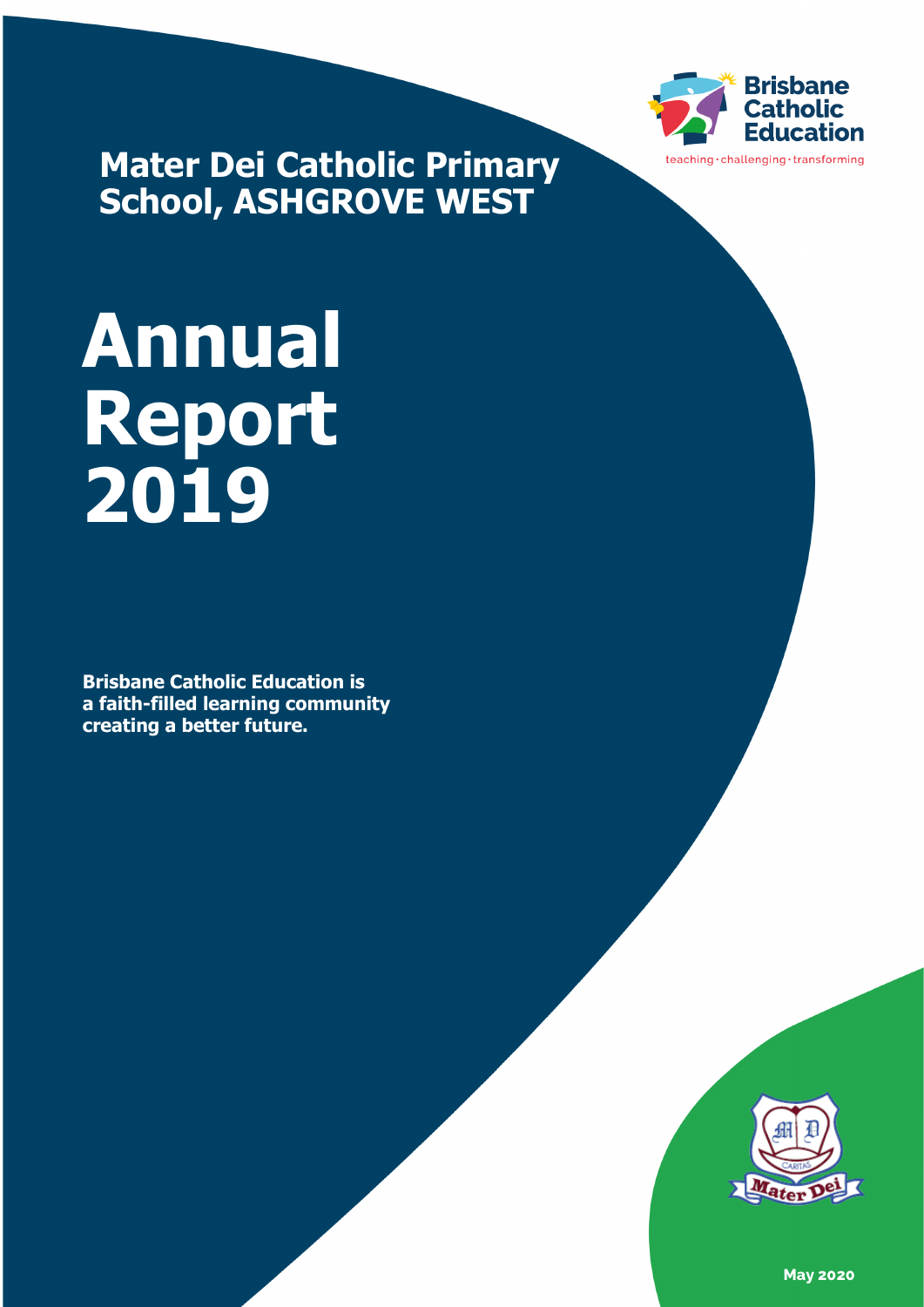# Contact information

| <b>School</b>         | Mater Dei Catholic Primary School            |  |
|-----------------------|----------------------------------------------|--|
| <b>Postal address</b> | 7 Lynwood Crescent, ASHGROVE WEST, QLD, 4060 |  |
| <b>Phone</b>          | $(07)$ 3514 4100                             |  |
| Email                 | pashgrovewest@bne.catholic.edu.au            |  |
| <b>School website</b> | www.materdei.gld.edu.au                      |  |
| <b>Contact Person</b> | Donna Jones - Principal                      |  |

# **Principal's foreword**

The 2019 Annual Report presents information for reporting requirements and informs the wider community of our school's operations and achievements through the year. The report includes information on the school's profile, curriculum delivery, social climate, school funding, workforce composition and student performance.

#### **School progress towards its goals in 2019**

In 2019, the whole school community worked hard to progress and achieve the 2019 improvement goals. Three of the four learning goals were achieved successfully in 2019. However, the reading goal was only partially achieved. Prep and Year 2 exceeded the required Brisbane Catholic Education targeted benchmarks in reading by achieving 100% in each cohort. In Year 1, five children out of the cohort of 43 children did not achieve the targeted benchmark. However, it is important to note that these children still made significant progress in their reading throughout the year and their results can be explained.

| Goal                                                                      | <b>Progress</b> |
|---------------------------------------------------------------------------|-----------------|
| By the end of 2019, 95% of Prep to Year 2 students will have demonstrated | Not Achieved    |
| BCE target benchmarks in Reading achieved through regular, consistent     |                 |
| monitoring of the Effective and Expected practices.                       |                 |
| Enhance teacher capacity and confidence in engaging with the RSE          | Achieved        |
| perspectives in the HPE curriculum.                                       |                 |
| To use design thinking pedagogy, to embed digital technologies and        | Achieved        |
| transform teaching and learning practices across the curriculum           |                 |
| To clarify our school's charisms within a contemporary, re-contextualised | Achieved        |
| Catholic world view.                                                      |                 |

#### **Future Outlook**

The explicit improvement agenda for 2020 will focus on gaining improvements in developing a:

- a) **Strong Catholic Identity** by embedding theological and scriptural learnings of our school's charisms at school-based Feast days and Catholic Education celebrations, in our class and whole school prayer experiences and liturgies; and to focus on building teacher capacity in implementing Brisbane Catholic Education's Expected and Effective practices in the teaching and planning of Religious Education.
- b) **Excellent Learning and Teaching** by continuing to focus on growing the engagement, progress and achievement of all students in their reading in Prep to Year 2 and in their writing in Years 3 to 6 by embedding Brisbane Catholic Education's Expected and Effective practices into short term teaching and learning cycles; and
- c) **Building a Sustainable Future** by embedding research-based, design thinking pedagogies in planning which supports the integration of digital tools in teaching and learning cycles across the curriculum; and to begin exploring Inquiry learning as a framework to support deeper learning opportunities for all children.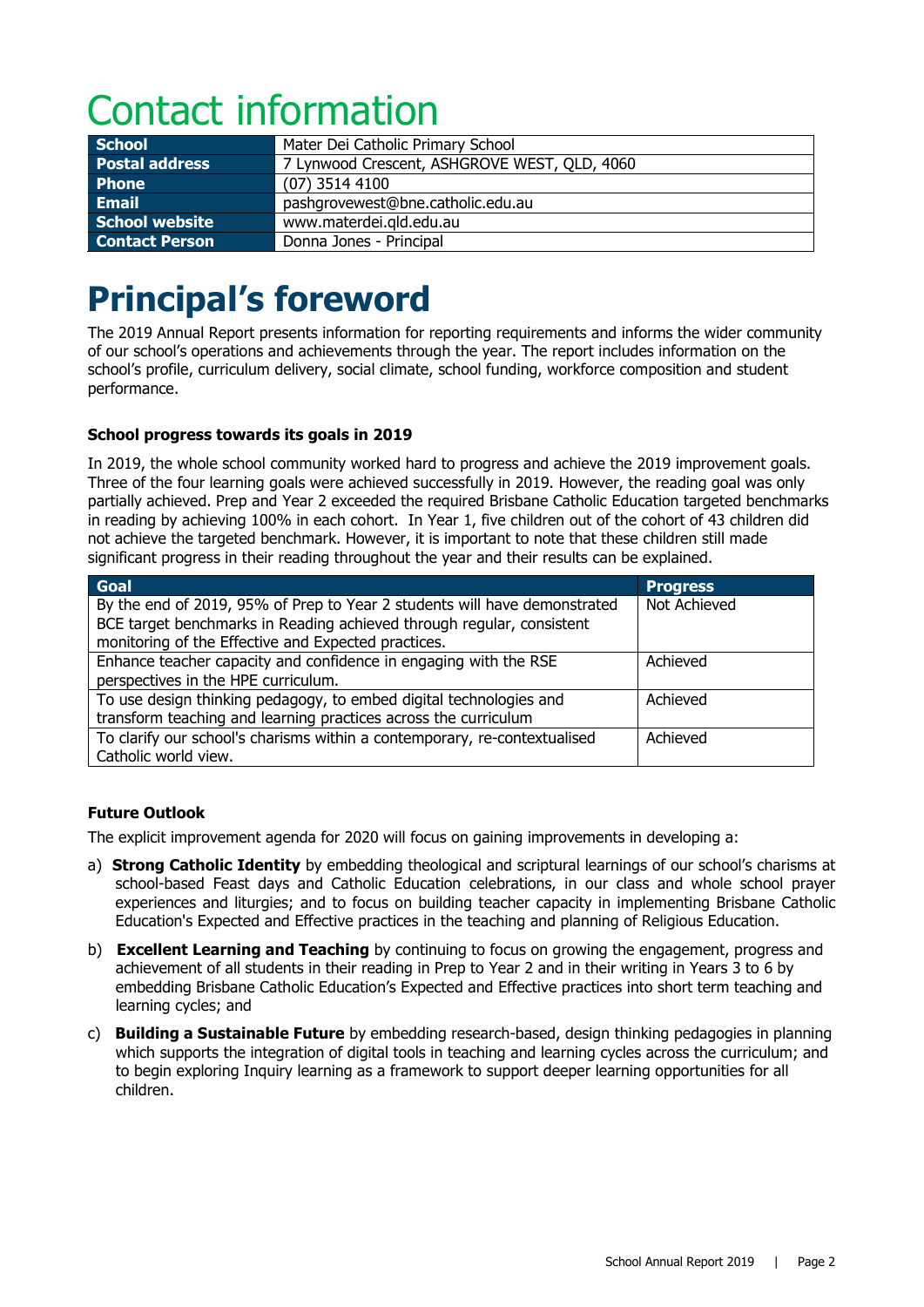# **Our school at a glance**

#### **School profile**

Mater Dei Catholic Primary School is an inner city Catholic primary school situated in the leafy suburb of Ashgrove West, administered through the Catholic Education Archdiocese of Brisbane. The Mater Dei school community is made up of children, parents/carers and staff who uphold the school's motto "Caritas" (care and concern) by being a welcoming, inclusive and joy-filled community working together to inspire children with a love of learning and a heart of hope. We promote a quality, safe environment where learning is relevant, motivating and meaningful which empowers our children to develop the knowledge, skills and Christian values needed for life's journey. Mater Dei is a place where children are known by name; are encouraged to learn and reach their full potential; are encouraged to pursue a deep and loving relationship with our God; and are encouraged to be active participants who can shape and enrich their world.

#### **Coeducational or single sex:** Coeducational

#### **Year levels offered in 2019:** Primary

#### **Student enrolments for this school:**

|      | <b>Total</b> | <b>Girls</b> | <b>Boys</b> | <b>Aboriginal and</b><br><b>Torres Strait</b><br><b>Islander</b><br>students |
|------|--------------|--------------|-------------|------------------------------------------------------------------------------|
| 2019 | 236          | 133          | 103         |                                                                              |

Student counts are based on the Census (August) enrolment collection.

#### **Characteristics of the student body**

Our student body consists of several catholic families who have had a long association with Mater Dei including parents and grandparents who also attended our school as students. Many of our children come from a middle to high SES background and are well travelled. They are highly motivated and achieve excellent results in their learning. At Mater Dei there are two classes of Prep, Year 1 and Year 2. Together these classes are known as Junior Primary. There are three multi-age classes of Years 3 and Years 4 children. These classes are called Middle Primary; and Senior Primary consists of one year level for Years 5 and 6 with our Year 6 children referred to as our Senior Leaders. There are 11 classes in total at the school. Mater Dei caters for families in the Ashgrove West, Ashgrove, The Gap, Bardon and Mitchelton areas although we are currently experiencing a small growth of enrolments from interstate families. Although 97% of our children are Australian born, we have a small percentage of children born overseas in England, Jersey, Estonia, USA, South Africa, Scotland, the Philippines and Colombia. Our children typically transition to Catholic Independent Religious Institute schools in the area namely Marist College and Gregory Terrace for our boys and Mount St Michael's, Stuartholme School and All Hallows for our girls.

#### **Curriculum delivery**

#### **Approach to curriculum delivery**

Our dedicated staff pride themselves in delivering the Australian curriculum using contemporary, evidencebased pedagogies that support the individual learning styles of all students. Specialist teachers work with classroom teachers and provide rich learning experiences from Prep to Year 6. Japanese is taught in Senior Primary (Years 5 and 6) and French has been introduced in Junior and Middle Primary (Years 2 to 4). Physical Education and The Arts also expand on classroom programs by focussing on specific skill development. Our curriculum incorporates the Learning Areas of Religion, Maths, English, Science, The Arts, Technology, LOTE, Health and Physical Education, Geography and History. Each unit is planned collaboratively with differentiated learning outcomes to cater for individual differences, preferences and the specific needs of our learners. Our students' learning is supported by a variety of digital devices. In Prep to Yr 2 we have a (ratio of 1:3 iPads) and a 1:1 iPad program in Years 3 to 6. A weekly onsite technician maintains our digital devices and network. Our students also have access to a contemporary Resource and Media centre supported by our Teacher- Librarian.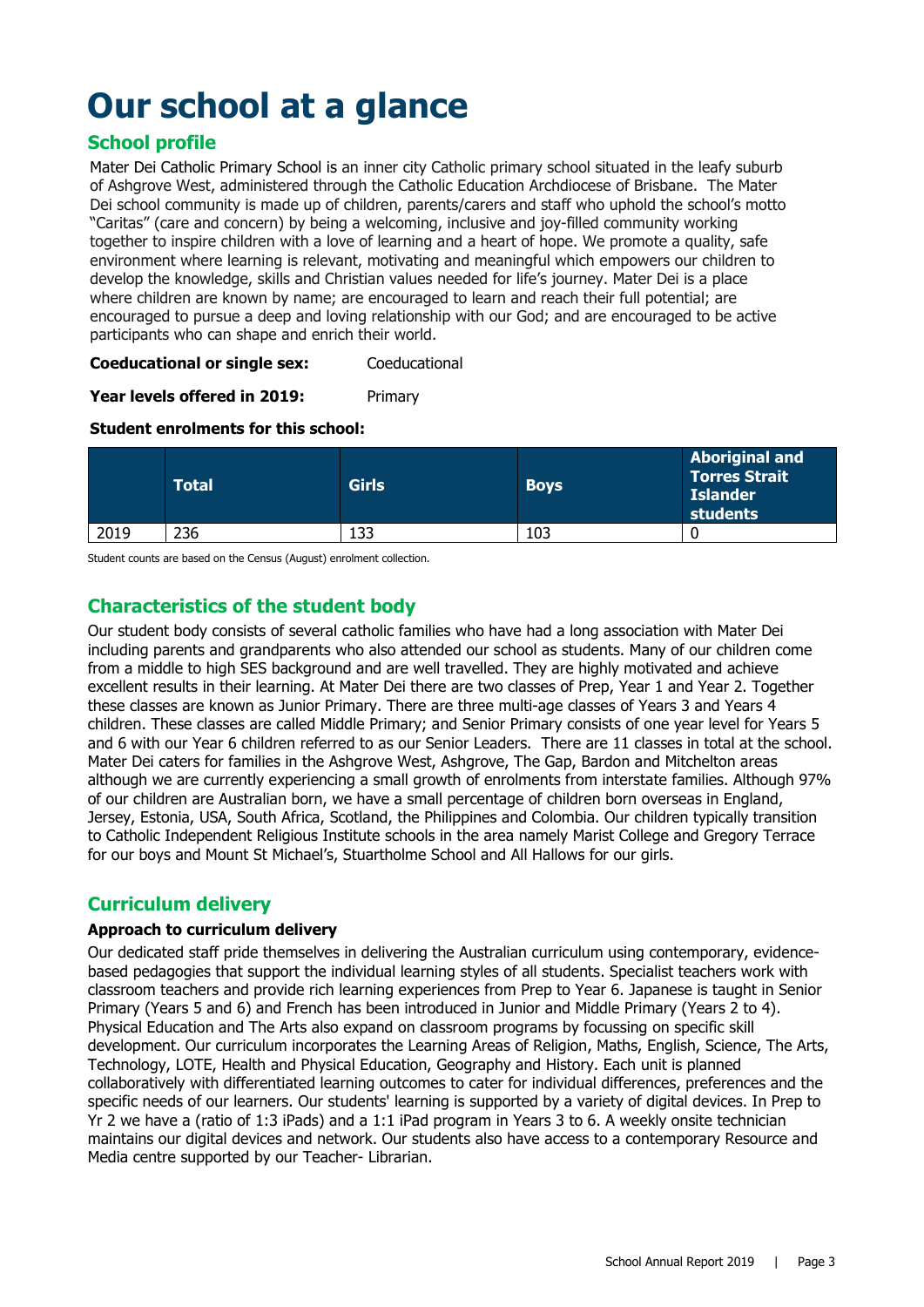#### **Co-curricular activities**

Mater Dei offers a range of extra curricula activities for our students to engage in such as:

- Inter school sport participation- Gala Sport, Zone and District competitions in Swimming, Cross Country, Athletics, Netball, Soccer, AFL and Touch football;
- An Instrumental Music program for students from Years 3 to 6;
- Chess, Dance, and Speech & Drama (supported by the school's P&F);
- Robotics club;
- Public Speaking;
- Debating;
- Reader's Cup;
- UNSW Science, Maths and English competitions;
- Camps for Years 4 & 5 and Year 6 travel to Canberra;
- Leadership retreats for Year 6 are also offered at the beginning and end of the year;
- Senior School Choir is offered for Middle and Senior Primary children;
- Senior School Choir participation in QCMF and the ANZAC Day march and choir performance at Memorial Park;
- Mini-Vinnie's Junior branch of St Vincent de Paul (Senior Primary: Years 5 and 6); and
- Outreach to our local Respite Care Centre at Rangeview.

#### **How information and communication technologies are used to assist learning**

In 2019, the school spent significant funds on upgrading the digital tools and technology at the school. Teachers and students now have access to a variety of digital resources that will support learning. The Middle Primary and Senior Primary classrooms were installed with short throw projectors and whiteboard screens. In Junior Primary all classrooms had 70-inch smart televisions installed. In addition, Apple TV's were installed in all classrooms. All teaching staff were provided with a new iPad and a MacBook Air to enable a seamless integration of technology across the school. New iPads with an external keyboard were also purchased for Middle Primary and Senior Primary. We have a 1:1 ratio of iPads in these classes. Teachers continue to engage with the Digital Technologies and the Design and Technologies curriculums. One teacher from the Junior, Middle and Senior primary hubs also engaged in a collaborative project with experts from QUT using design pedagogies to transform learning using digital tools. Our students continue to be encouraged to use these devices to communicate, create, collaborate and apply critical thinking skills while engaging in their learning.

#### **Social climate**

#### **Overview**

At Mater Dei we pride ourselves as being a safe, welcoming and inclusive community. We achieve this through the following initiatives:

1. Implementing the 'Play is the Way' Program which assists in developing strong, emotional and social capabilities and resilience in our students. This program is taught across the whole school during three designated sessions each week;

2. Further development of our five behaviour expectations which are explicitly taught in an ongoing manner throughout the year and support "The Mater Dei Way";

3. Acknowledging special milestones in the lives of our children such as celebrations of welcome, farewell and graduation as well as regular recognition of student achievement, effort and behaviour at school assemblies and functions;

4. Participating in a whole school "Wellness Week" in the seventh week of each school term;

5. Engagement in leadership opportunities for children in Senior Primary. These activities include: Prep and Year 1 buddies; Debating and Public Speaking; leading assemblies and whole school Monday morning Prayer; Peer Mediators; Bokashi collection; and leading sport, social and academic undertakings at the school. Mini-Vinnies is another opportunity for our Year 5 and 6 students to lead the school in raising awareness for those individuals less fortunate than us;

6. Participation in Bullying No Way initiatives; Daniel Morcombe Day; Harmony Day; Naidoc Week; and National Reconciliation Day is also planned;

7. Introduction of the Mater Dei Art Cart led by children in Year 6 and our Art teacher, offer art and craft activities during lunch break once a week; and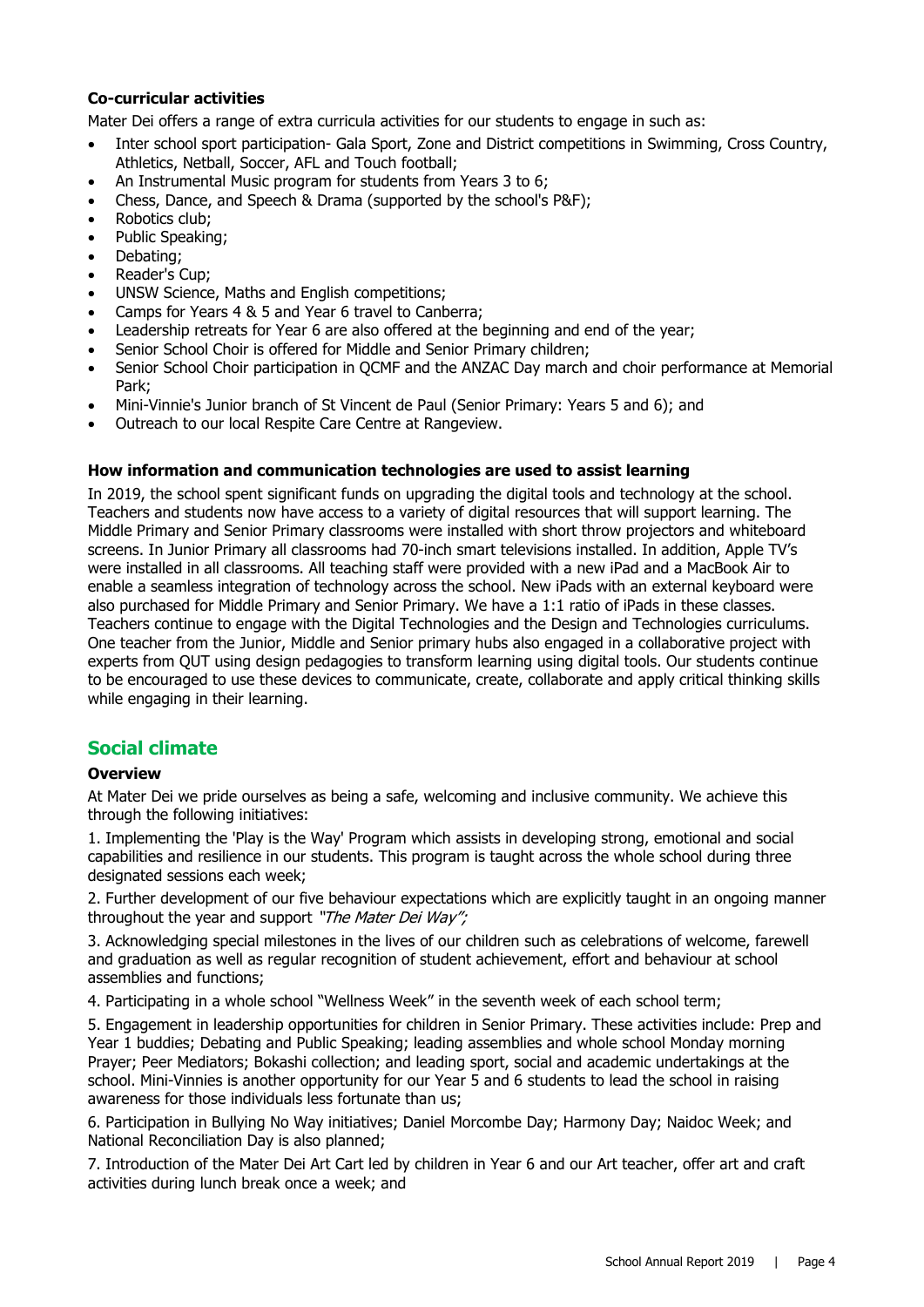8. The introduction of Pastoral groups across the whole school to further develop a whole school family culture.

#### **BCE Listens Survey - Parent satisfaction**

| <b>Performance measure</b>                                                      |        |
|---------------------------------------------------------------------------------|--------|
| Percentage of parents/carers who agree# that:                                   | 2018   |
| This school helps my child to develop their relationship with God               | 98.1%  |
| My child is encouraged to participate in spiritual and religious activities and | 89.1%  |
| projects outside of the classroom                                               |        |
| Religious Education at this school is comprehensive and engaging                | 94.2%  |
| I see school staff practising the values and beliefs of the school              | 98.1%  |
| This school looks for ways to improve                                           | 87.0%  |
| The school is well managed                                                      | 90.7%  |
| My child is making good progress at this school                                 | 87.5%  |
| This school is a safe place for my child                                        | 96.4%  |
| This school helps students respect the needs of others                          | 96.3%  |
| Teachers and staff are caring and supportive                                    | 92.6%  |
| Teachers at this school expect my child to do their best                        | 100.0% |
| Teachers and staff relate to students as individuals                            | 91.1%  |
| The teachers help my child to be responsible for their own learning             | 94.9%  |
| My child is motivated to learn at this school                                   | 91.5%  |
| I can talk to my child's teachers about my concerns                             | 93.1%  |
| This school offers me opportunities to get involved in my child's education     | 94.7%  |
| My child's learning needs are being met at this school                          | 82.8%  |
| I am happy with my decision to send my child to this school                     | 89.1%  |

#### **BCE Listens Survey - Student satisfaction**

| <b>Performance measure</b>                                                                                                      |       |
|---------------------------------------------------------------------------------------------------------------------------------|-------|
| Percentage of students who agree# that:                                                                                         | 2018  |
| At my school, I can express my beliefs                                                                                          | 93.4% |
| My school encourages all students to participate in spiritual and religious activities and<br>projects outside of the classroom | 89.1% |
| Religious Education at my school is interesting and engaging                                                                    | 78.7% |
| I see school staff practising the values and beliefs of my school                                                               | 80.4% |
| My school looks for ways to improve                                                                                             | 96.7% |
| Students at my school are encouraged to voice their concerns or complaints                                                      | 87.5% |
| Teachers treat students fairly at my school                                                                                     | 95.2% |
| Teachers recognise my efforts at school                                                                                         | 60.0% |
| I feel safe at school                                                                                                           | 93.5% |
| My school helps me to respect the needs of others                                                                               | 98.4% |
| I am happy to be at my school                                                                                                   | 90.3% |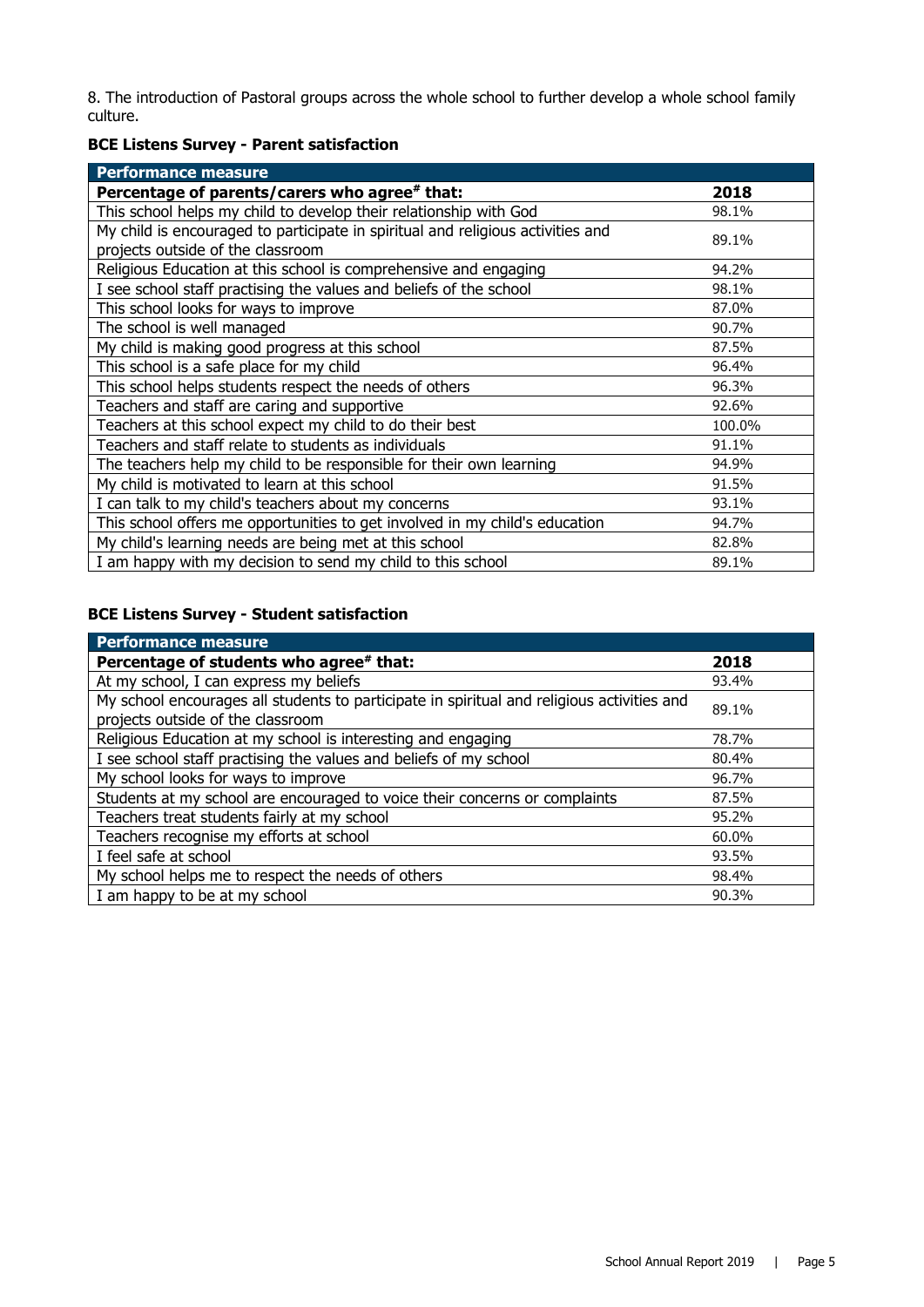#### **BCE Listens Survey - Staff satisfaction**

| <b>Performance measure</b>                                                                                                      |        |
|---------------------------------------------------------------------------------------------------------------------------------|--------|
| Percentage of staff who agree# that:                                                                                            | 2018   |
| This school helps me to develop my relationship with God                                                                        | 100.0% |
| My school encourages all students to participate in spiritual and religious activities and<br>projects outside of the classroom | 100.0% |
| Religious Education at this school is comprehensive and engaging                                                                | 95.2%  |
| I see school staff practising the values and beliefs of this school                                                             | 100.0% |
| This school is well managed                                                                                                     | 81.8%  |
| My concerns are taken seriously by the school                                                                                   | 86.4%  |
| This school is a safe place to work                                                                                             | 100.0% |
| This school has an inclusive culture                                                                                            | 100.0% |
| This school has a culture of striving for excellence                                                                            | 100.0% |
| All my students know I have high expectations of them                                                                           | 100.0% |
| I am proud to be a member of this school                                                                                        | 100.0% |
| Overall, I am happy with my decision to work at this school                                                                     | 100.0% |

# 'Agree' represents the percentage of respondents who Somewhat Agree, Agree or Strongly Agree with the statement. DW = Data withheld to ensure confidentiality.

#### **Family and community engagement**

At Mater Dei Catholic Primary School, we have a strong culture of parental involvement in all school activities. We have a very active P&F group and social events are well attended by both parents, staff and children. We welcome parents to take a keen interest in our school and encourage them to become involved on a regular basis in the following activities:

- Parent /Teacher Meetings and Parent Information evenings;
- Mater Dei Parents & Friends;
- Assisting with our Tuckshop service;
- Volunteering in classrooms;
- Assisting with special day activities or offering support at school carnival days for Swimming, Cross Country and Athletics;
- Volunteering as a Class Parent Representative;
- Helping at Working Bees;
- Developing grant applications for the school; and
- Assisting with fundraising for school events such as Music in the Moonlight, Trivia night, Beginning of the Year Fun Day; other Community Fun Days during the year; and the end of year Christmas Concert.

Active parent engagement in our school is a recognisable feature of the Mater Dei community. We encourage parents to participate in surveys and informal chats to share ideas and for the school to receive feedback on initiatives. In 2019, we worked with the Ashgrove and The Gap, Lions Club for whole school events and get-togethers as well as we began working with a landscape architect to help design an Outdoor learning and Play space Master Plan for the school.

#### **Environmental footprint**

#### **Reducing the school's environmental footprint**

This is the first year of reporting on the school's electricity usage. Responsible energy usage supports the school's efforts towards a living response to Pope Francis' Encyclical Laudato Si' Care for our Common Home.

At Mater Dei we have endeavoured to lower our environmental footprint by replacing light bulbs with more energy efficient LED lights. At the beginning of each term, all staff are reminded about our school's air conditioning protocols and at the end of each term, our grounds person powers down the school to save energy.

| <b>Environmental footprint indicators</b> |                           |  |
|-------------------------------------------|---------------------------|--|
| l Years                                   | <b>Electricity</b><br>kWh |  |
| 2019                                      | 77173                     |  |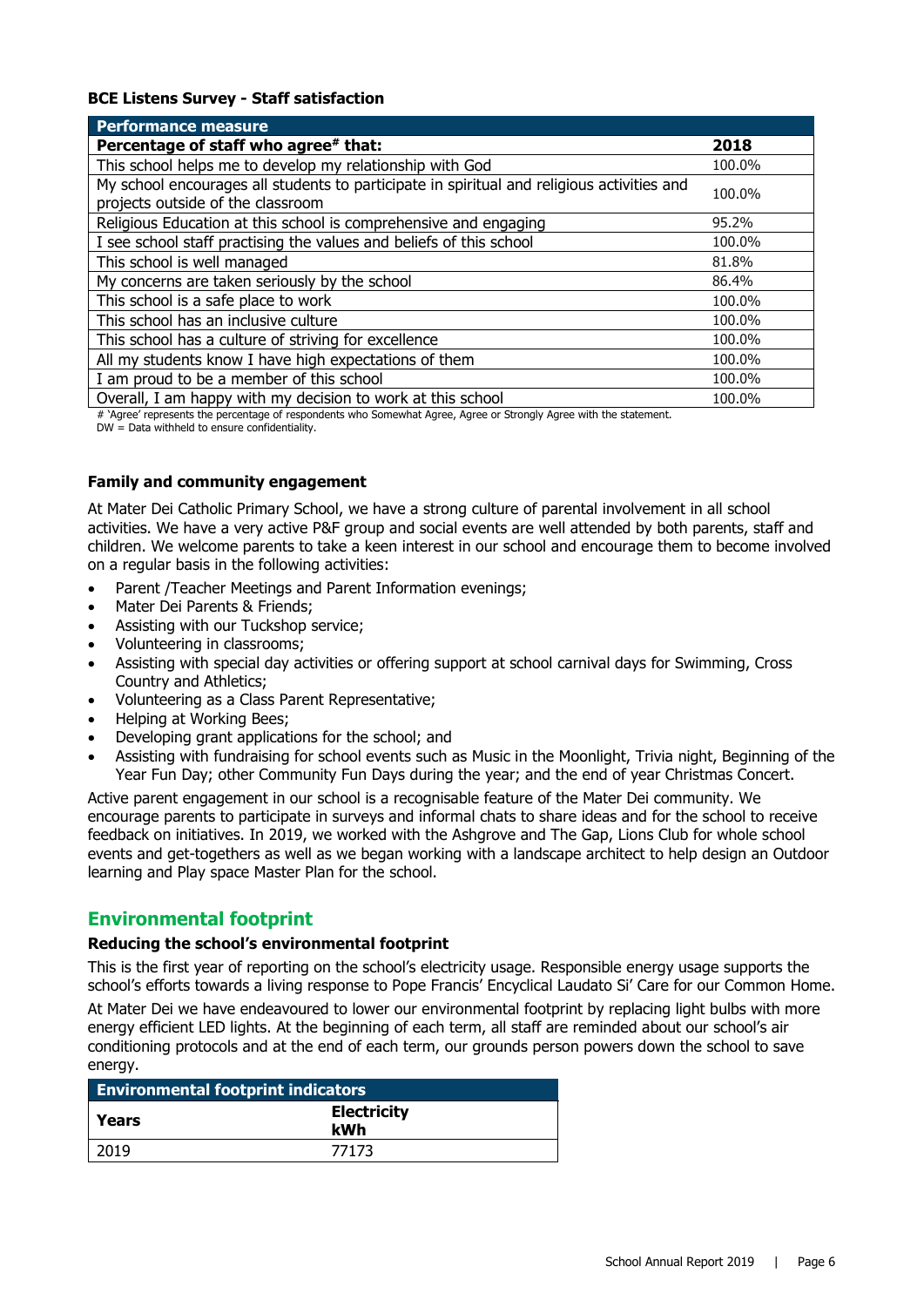#### **School funding**

#### **School income broken down by funding source**

School income, reported by financial year accounting cycle using standardized national methodologies and broken down by funding source is available via the [My School](http://www.myschool.edu.au/) website.

#### **How to access our income details**

- 1. Click on the My School link [http://www.myschool.edu.au/.](http://www.myschool.edu.au/)
- 2. Enter the school name or suburb of the school you wish to search.

| Find a school                   |              |                    |              | <b>Search website</b> |              |
|---------------------------------|--------------|--------------------|--------------|-----------------------|--------------|
| Search by school name or suburb |              |                    |              |                       | Go           |
| <b>School sector</b>            | $\checkmark$ | <b>School type</b> | $\checkmark$ | <b>State</b>          | $\checkmark$ |

3. Click on 'View School Profile' of the appropriate school to access the school's profile.

**View School Profile** 

4. Click on 'Finances' and select the appropriate year to view the school financial information.

| School profile | NAPLAN | Attendance | Finances | VET in schools | Senior secondary | Schools map |
|----------------|--------|------------|----------|----------------|------------------|-------------|
|                |        |            |          |                |                  |             |

Note: If you are unable to access the internet, please contact the school for a hard copy of the school's financial information.

### **Our staff profile**

#### **Workforce composition**

| <b>Description</b>           | <b>Teaching Staff</b> | Non-Teaching Staff |
|------------------------------|-----------------------|--------------------|
| Headcount                    |                       |                    |
| <b>Full-time Equivalents</b> | 16.8                  | . ხ.,              |

#### **Qualifications of all teachers\***

| <b>Highest level of qualification</b> | Number of classroom teachers and school<br>leaders at the school |
|---------------------------------------|------------------------------------------------------------------|
| Doctorate                             |                                                                  |
| Masters                               |                                                                  |
| Graduate diploma etc.**               | Δ                                                                |
| Bachelor degree                       | 13                                                               |
| Diploma                               |                                                                  |
| Certificate                           |                                                                  |

\*Teaching staff includes School Leaders

\*\*Graduate diploma etc. includes graduate diploma, bachelor honours degree, and graduate certificate.

#### **Professional development**

#### **Expenditure on and teacher participation in professional development**

The total funds expended on teacher professional development in 2019 was \$5,800.

The major professional development initiatives are as follows:

- Building teacher capacity in embedding ICT technologies into teaching and learning;
- Supporting teachers in implementing three weekly teaching and learning literacy cycles;
- Building teacher capacity in using BCE's Expected and Effective practices in the teaching of literacy;
- Spiritual development of staff in developing a deeper understanding of our school's charisms;